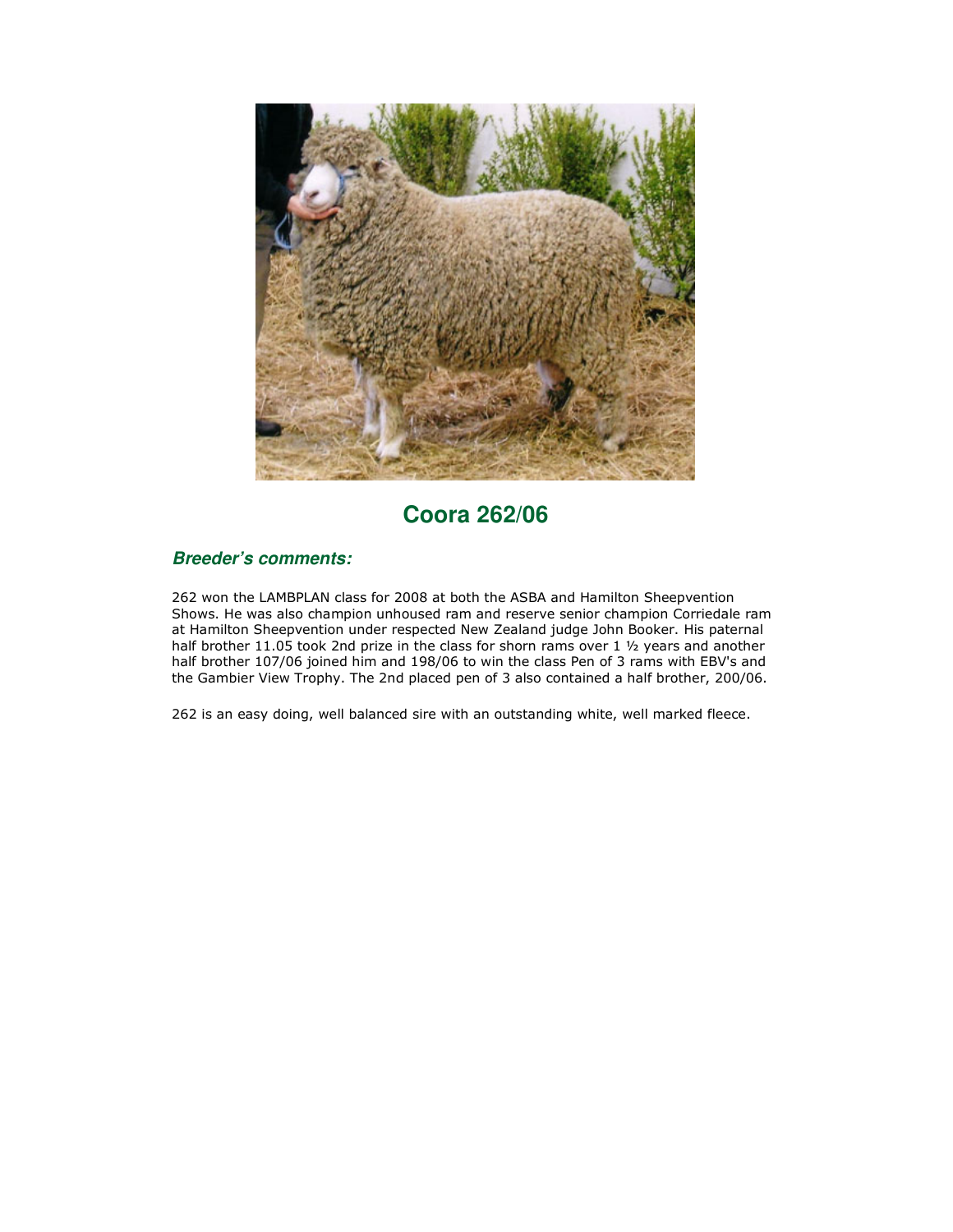## **Lambplan data:**

| LAMBPLAN Id.: 031897-2006-060262   |                  |  |  |  |  |  |
|------------------------------------|------------------|--|--|--|--|--|
| <b>CORRIEDALE</b><br><b>Breed:</b> |                  |  |  |  |  |  |
| Sex:                               | Male             |  |  |  |  |  |
| <b>Birth Date:</b>                 | 28/08/2006       |  |  |  |  |  |
| <b>Breeder:</b>                    | <b>JIM GOUGH</b> |  |  |  |  |  |
| Inbreeding $\%$ :                  | 2.2              |  |  |  |  |  |
| <b>ASBV Graph:</b>                 | [View]           |  |  |  |  |  |

|                          | COORA-980251              |  |  |  |  |  |  |
|--------------------------|---------------------------|--|--|--|--|--|--|
|                          | <b>COORA-010107</b>       |  |  |  |  |  |  |
|                          | COORA-980372              |  |  |  |  |  |  |
|                          | <b>Sire: COORA-030327</b> |  |  |  |  |  |  |
|                          | COORA-980251              |  |  |  |  |  |  |
|                          | <b>COORA-010058</b>       |  |  |  |  |  |  |
|                          | COORA-990174              |  |  |  |  |  |  |
| Animal: COORA-060262     |                           |  |  |  |  |  |  |
|                          | <b>CORRIE PARK-950025</b> |  |  |  |  |  |  |
|                          | <b>COORA-020227</b>       |  |  |  |  |  |  |
|                          | <b>COORA-980382</b>       |  |  |  |  |  |  |
| <b>Dam: COORA-040293</b> |                           |  |  |  |  |  |  |
|                          | NULKWYNE-990007           |  |  |  |  |  |  |
|                          | <b>COORA-020082</b>       |  |  |  |  |  |  |
|                          | <b>COORA-980496</b>       |  |  |  |  |  |  |
|                          |                           |  |  |  |  |  |  |